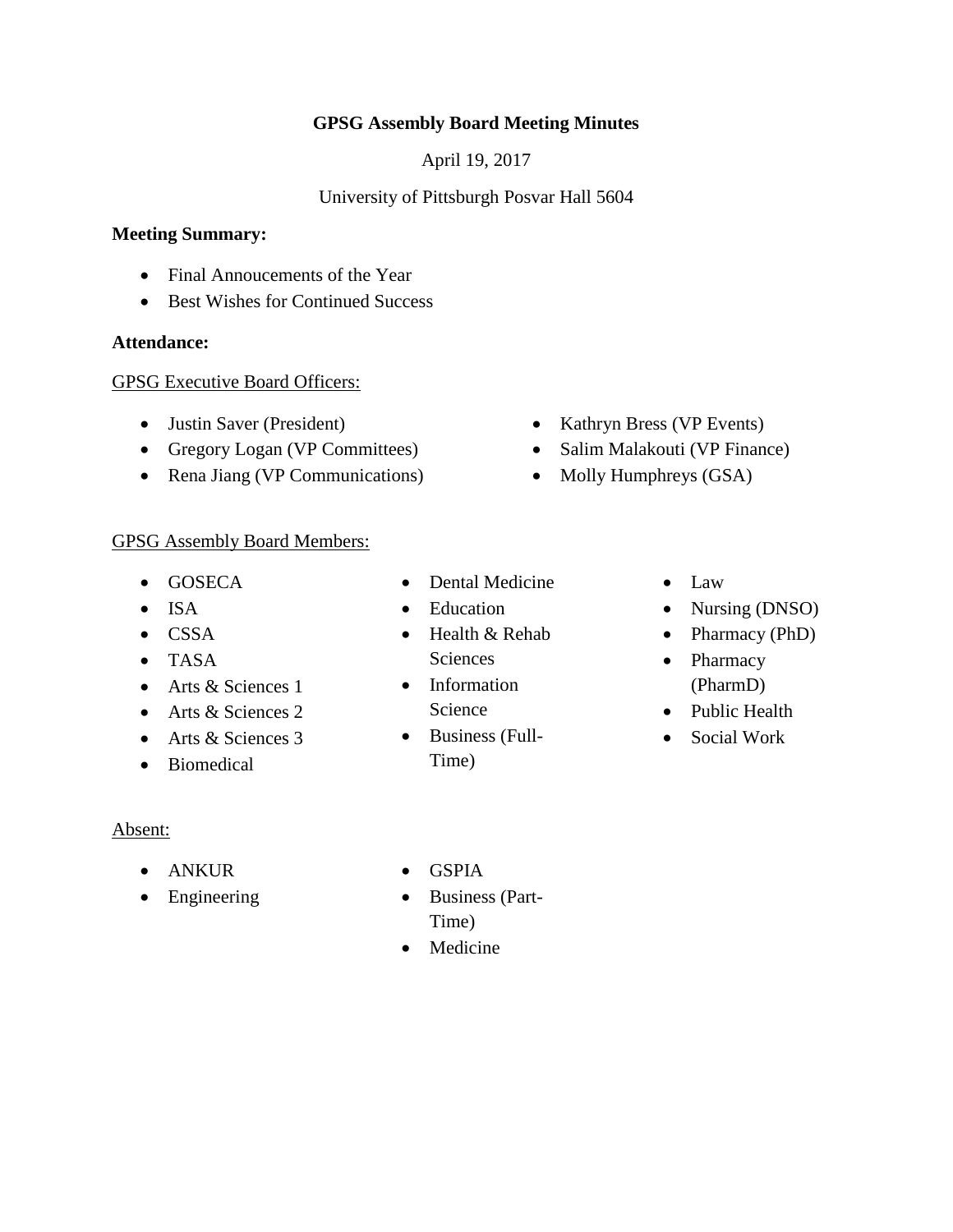## **1. Call to Order**

President Saver called the meeting to order at 5:58 pm.

## **2. Approval of Minutes**

Motion to approve Minutes. Minutes approved.

## **3. Old Business**

Voting: Bylaws Amendments (all 5 passed unanimously)

## **4. Reports**

*4a. President's Report*

- Report on meetings and transition with President-elect Chris Staten
	- o Met with Shawn Ahearn, Director of Communication (Student Affairs)
	- o Met with Vice Chancellor Darlene Zellers and finalized Doctoral Alumniin-Residence Selections
	- o Met with Dean Bonner and Vice Chancellor Zellers to introduce and discuss collaboration
	- o Met with Dean Bonner and Dr. Sbragia to discuss collaboration
- Review results from the 2017 GPSG Student Survey
	- o Will be formally featured in the 2017 GPSG Community Report (which will be published on our website at the end of April 2017) <http://gpsg.pitt.edu/documents/annual-reports/>
- Report from April 19, 2017 Senate Council Meeting
- Thank you all for a great year!
	- o AB Photo

*4b. Committees' Report*

- We are looking for volunteers to be on the following committees:
	- **University Council on Graduate Study**
	- **University Review Board**
	- Conflict of Interest Committee
	- University Senate Council (School of the Professionals Rep)
	- Research
	- **Community Relations**
	- Educational Policies
	- Mental Health Task Force

# *4c. Communications' Report*

TEDxUniversityofPittsburgh count: 400+ (50% increase from 2016)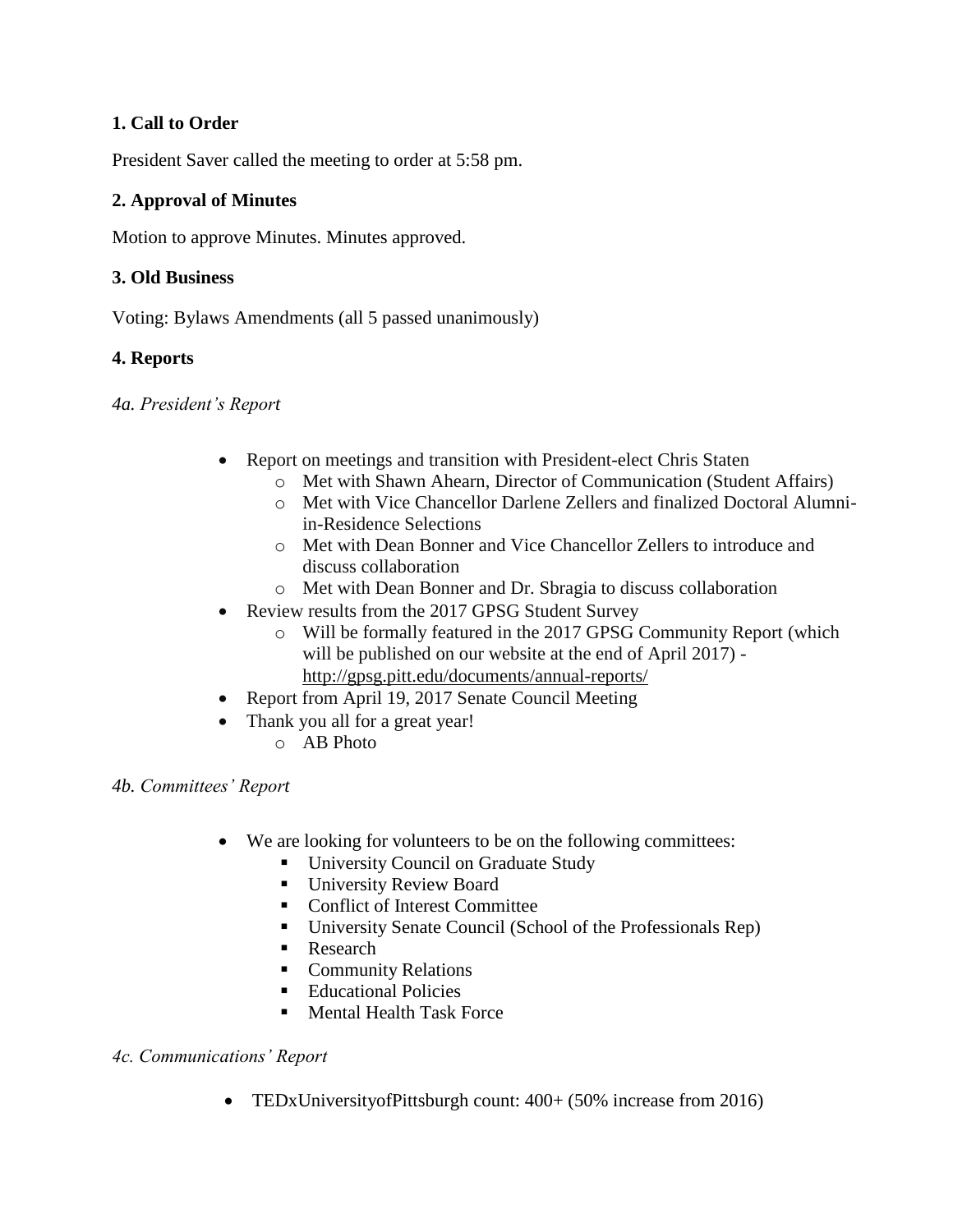• Event/school photos!

### *4d. Finance's Report*

- GPSG Financial Report
	- o Suggested changes to 2017-2018 budget
	- o Travel Grant Updates/Breakdown
	- o Supplemental Funding Updates
	- o Administrative Assistant Summer Pay
	- o VP of Finance Stipend Allocation to Iranian Nationality Room
	- o Finance Committee Thank You

## *4e. Programming's Report*

• Pirates Game, April  $20<sup>th</sup>$ .

# *4f. Administrative Assistant's Report*

• Thank you for a great year! Best wishes for the future!

### *4g. Assembly Board Member Reports*

### Arts and Sciences

• HH at Peters Pub

### Biomedical

- Poster making session, April  $20<sup>th</sup>$ —notes to senators.
- Bus to DC to voice importance of science

### Business Full-Time

• No Report.

### Business Part-Time

• Not Present.

### Dental Medicine

• Picnic, May  $19<sup>th</sup>$ 

### Education

- National Conference in San Antonio, TX
- Welcoming new dean
- $\bullet$  \$6,000 in travel grants (deny 30+ students)
- \$3,500 in research grants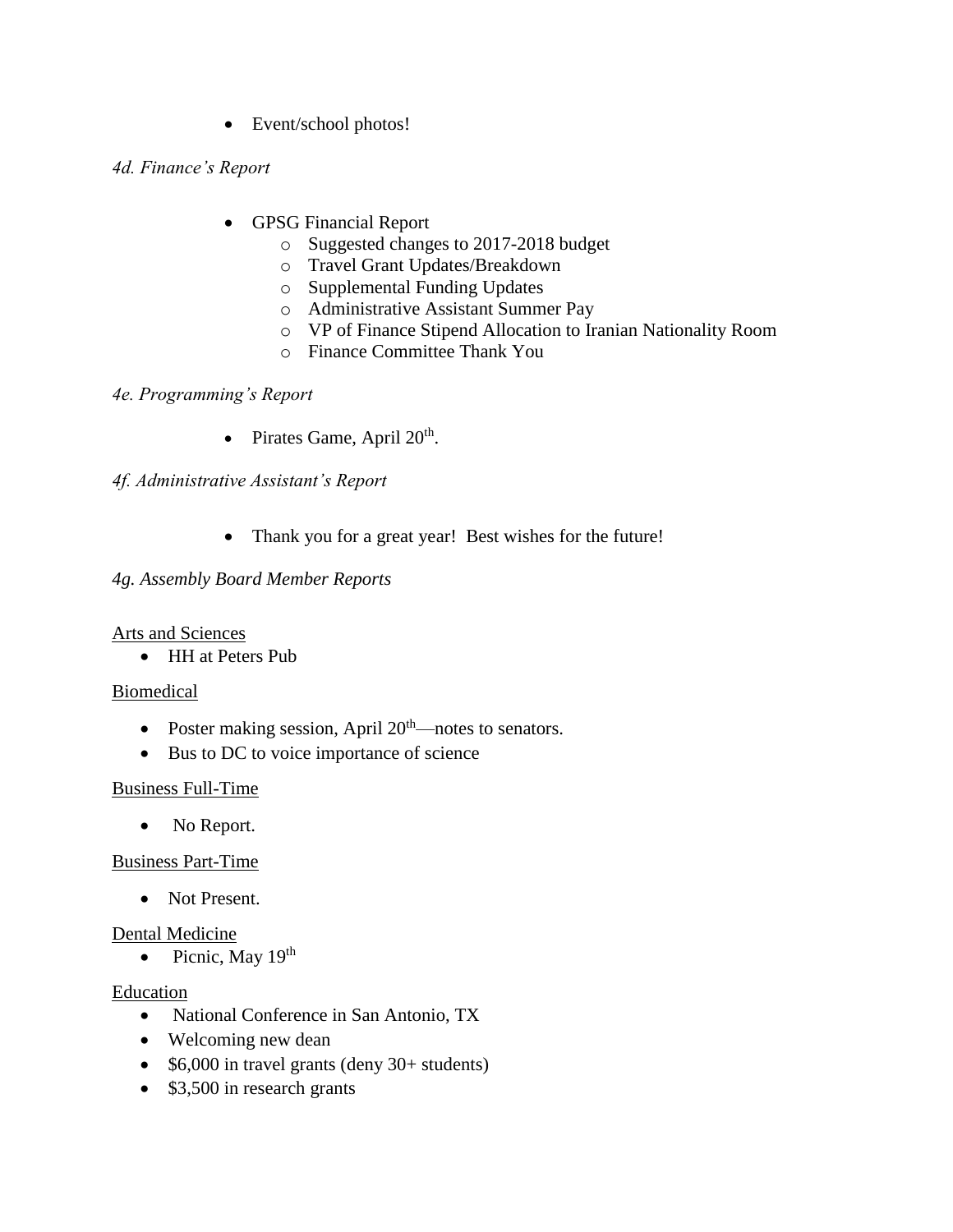#### Engineering

• Not Present.

#### GSPIA

• No Report.

#### Law

- Elections complete, transition process
- $\bullet$  HH, April 20<sup>th</sup>
- 3L luncheon, graduation activities

### Medicine

- $\bullet$  2<sup>nd</sup> look for new students
- Celebration of remembrance ceremony, May 19<sup>th</sup>, 1:30pm, Heinz Chapel
- $\bullet$  4<sup>th</sup> year, Scope & Scalpel Event, May 19<sup>th</sup>-21<sup>st</sup>

## Nursing DNSO

• No Report.

## Nursing GNSO

• Not Present.

### Pharmacy PharmD

- Legislative Day, April  $19<sup>th</sup>$ , Harrisburg
- End of Year Report for American Pharmacy Association

### Pharmacy PhD

• Not Present.

### Public Health

- Blood Drive
- Health Science school collaboration

### School of Health & Rehabilitation Science

• No Report.

### Information Sciences

• No Report.

### Social Work

- April  $18<sup>th</sup>$ , Advocacy Day, Harrisburg
- April  $19<sup>th</sup>$ , Relaxation Day

### ANKUR

• Not Present.

### **CSSA**

- Career forum for Chinese Students
- Elections May 2017